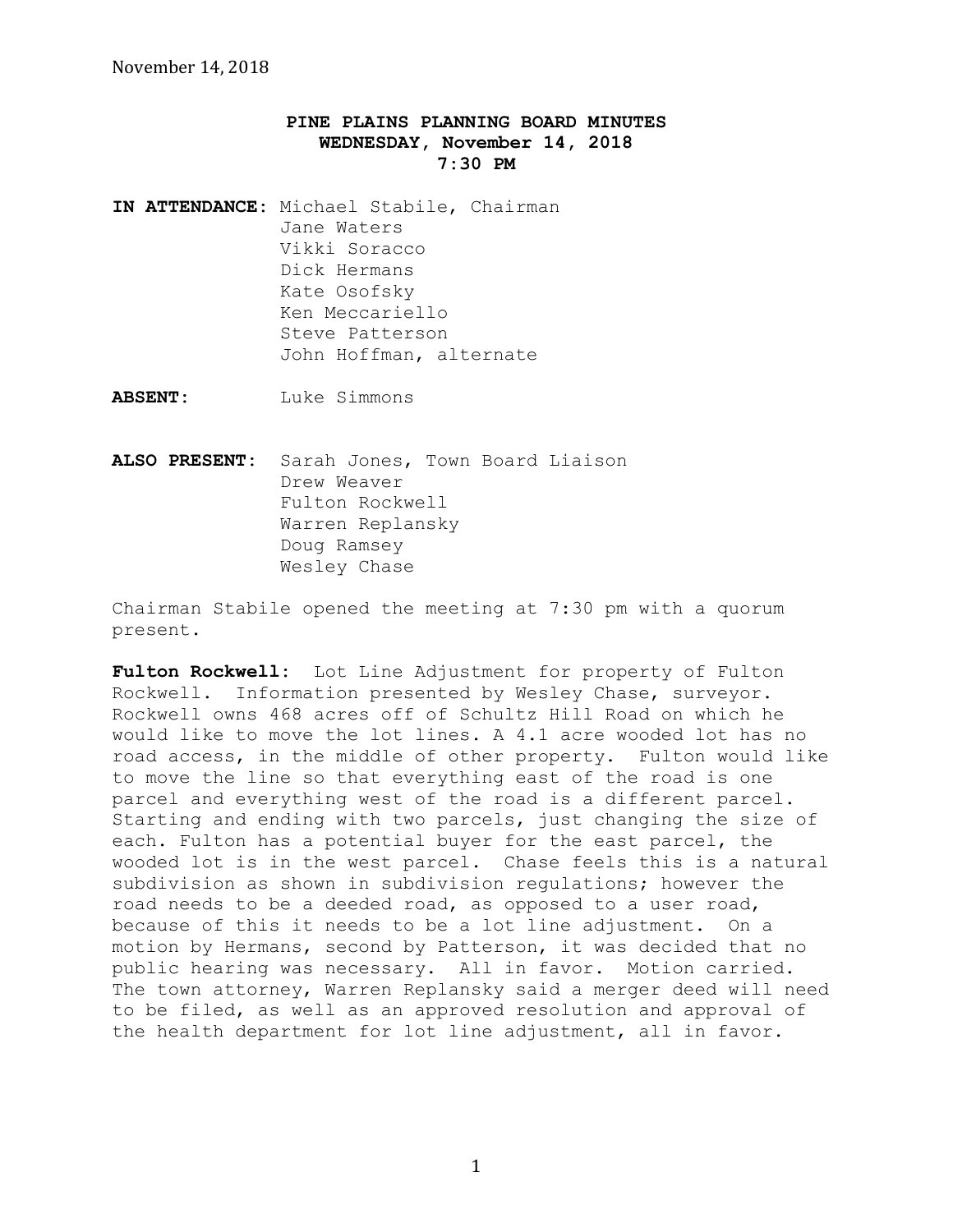## November 14, 2018

**1133 Taconic, LLC.:** Special use permit for timber harvest. Doug Ramsey represented the Durst Company. They will be harvesting timber at six different locations and landing areas. Four on town roads and two on Route 199. The Head of the Highway Department has looked at all locations and has not found any issues. DEC forestry offices has approved as well, only issue that has come up is an archeological site, waiting to hear back. Ramsey will get a letter to the town from New York State regarding the archeological site. Ramsey is ready to put it out to bid. Trees are marked and DEC will approve them. An issue of wetlands and rare birds was brought up, but it was decided that the logging will not be taking place in the wetlands. DEC will review any animals that could be an issue. Hours of operation was brought up because of prior complaints at a different timber harvest site. Restricted hours on the weekends was brought up. Ramsey does not feel work would be happening on Sundays but thinks a time restriction on Saturdays for loading and landing would be fine. Cutting on Saturday does not need to be restricted. The board discussed limiting the work at the landing areas from 10 am to 5 pm on Saturdays and Sundays. On a motion by Waters, second by Osofsky, a public hearing is scheduled for December 12th, 2018 at 7:45pm, all in favor, motion carried.

## **Other Business:**

A meeting will be held on Wednesday, November 21st at 10:00am at town hall for the proposed solar law.

September 2018 minutes were approved as submitted, all in favor, motion carried.

Stabile brought up board members' continuing education is due by the end of the year. There are no more physical classes, but online classes are still available. Four hours are needed by each board member each year, with the ability to carry some over to the following year.

Stabile introduced the new planning board secretary, Tricia Devine.

Stabile brought up that no board members' term is up, but if there is anyone who would like to change their position, a letter is needed to go to the town board. Alternates need to send a letter to state they would like to continue their position.

2